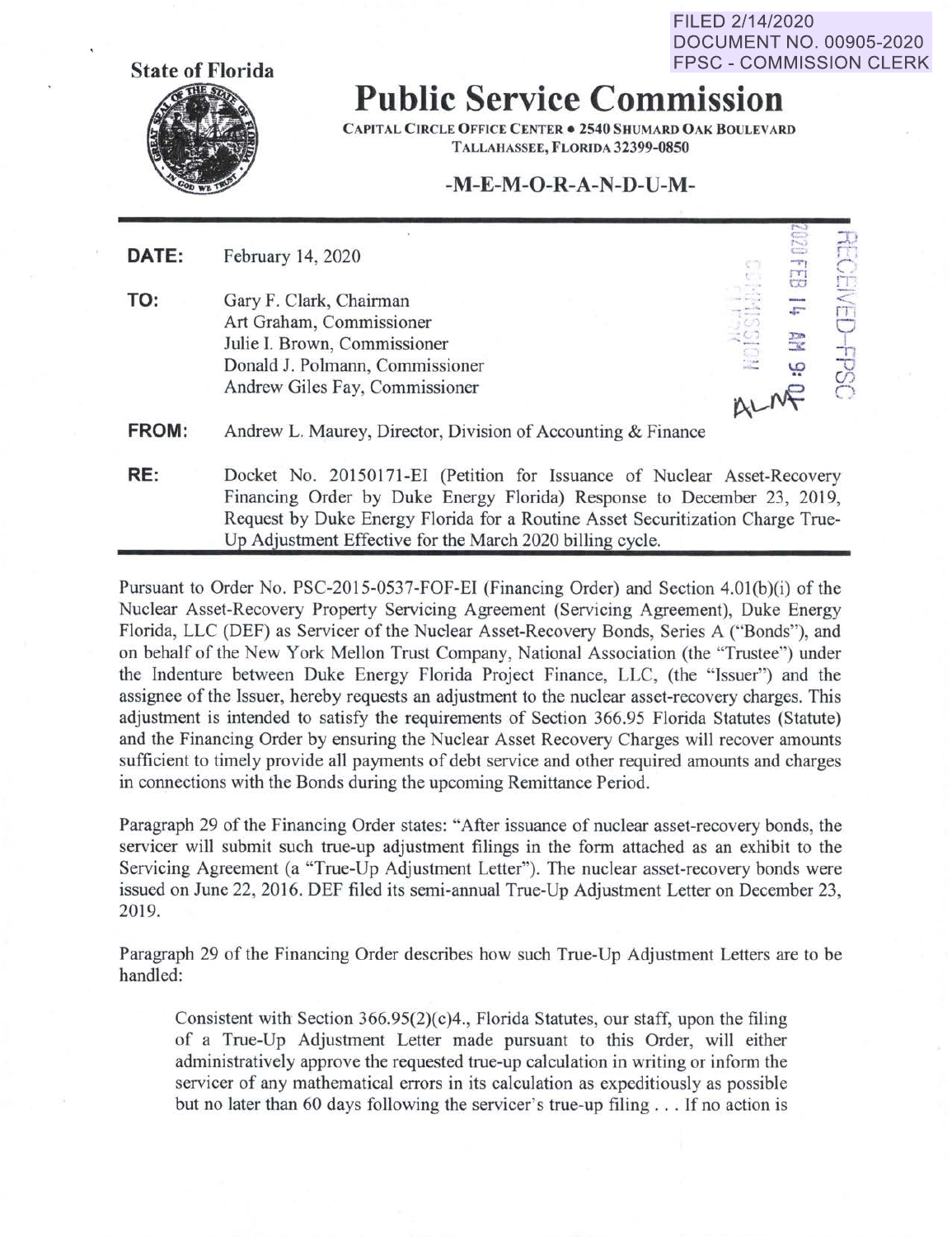Gary F. Clark, Chairman Page 2 of 4 February 13, 2020

> taken within 60 days of the true-up filing, the true-up calculation shall be deemed approved. Upon administrative approval or the passage of 60 days without notification of a mathematical error, no further action of this Commission will be required prior to implementation of the true-up.

DEF's True-Up Adjustment Letter dated December 23, 2019, and its 27 pages of supporting schedules were reviewed by staff and no mathematical errors were found.

Attached is DEF's Eighty-Seventh Revised Sheet No. 6.105 in legislative format. The Asset Securitization Charge for the residential class will decrease from \$2.49 to \$2.35 per J,000 kWh. For the residential customer using 1,000 kWh, the residential bill will decrease from \$129.47 to \$129.32 (including gross receipts tax).

Per DEF's request in its True-Up Adjustment Letter dated December 23, 2019, and in accordance with the Financing Order and Servicing Agreement, the proposed adjustments to the Nuclear Asset Recovery Charges will be effective for the March 2020 billing cycle. Staff is preparing the required approval letter for the new tariff sheets.

#### ALM/err

cc Braulio Baez Keith Hetrick Mark Futrell Cheryl Bulecza-Banks Mark Cicchetti Adam Teitzman Mary Anne Helton Elisabeth Draper J.R. Kelly, Office of Public Counsel Dianne M. Triplett, Duke Energy Florida

Attachments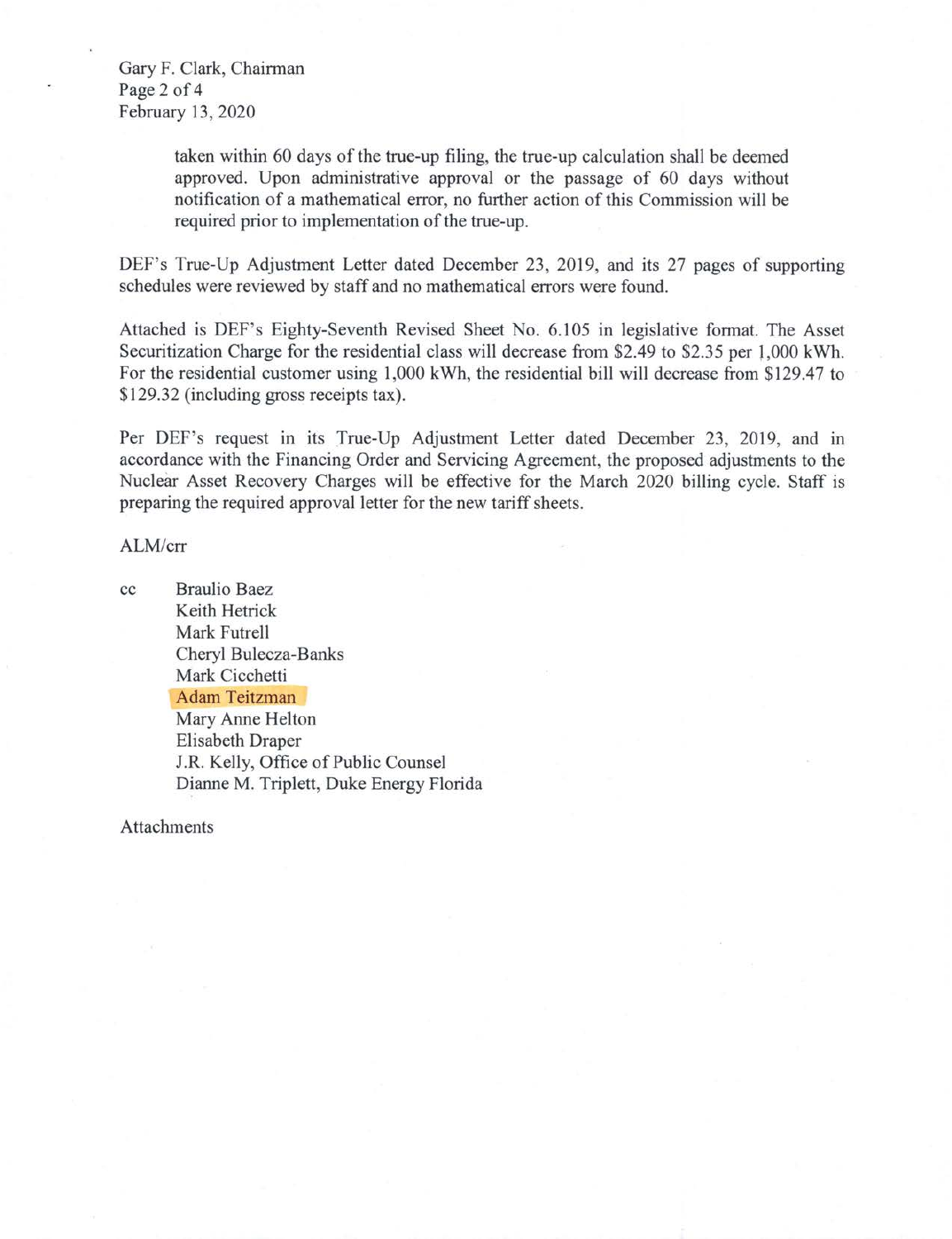Gary F. Clark, Chairman Page 3 of 4 February 13, 2020

# DUKE<br>ENERGY

#### SECTION NO. VI EIGHTY-SIXTH-SEVENTH REVISED SHEET NO. 6.105 CANCELS EIGHTY FIFTH SIXTH REVISED SHEET NO. 6.105

**Applicable:** 

To the Rate Per Month provision in each of the Company's filed rate schedules which reference the billing adjustments set forth below. **COST RECOVERY FACTORS** Fuel Cost Recovery<sup>(1)</sup>  $ECCR^{\infty}$  $CCR^{12}$ ECRC<sup>14</sup>  $ASC^{m}$  $SCRS^{\odot}$ Rate Off-Peak **Schedule/Metering** On-Peak **Levelized** Level el kvrh el kWh el kWh ∉/ kWh \$/ kW e kWh \$/kW el kWh ∉ kWh é/ kWh 0.2400. **RS-1 RST-1 RSL-1** 4.308 2.921 0.330 1.200 0.079 0.534 RSL-2, RSS-1 (Sec.) 235  $< 1000$ 3.067  $>1000$ 4.067 GS-1, GST-1 0.2410 3.350 4.305 2.921 0.327 1.147 0.079  $0.444$ Secondary l. 222 a Primary 3.317 4.266 2.892  $0.324$  $\ddot{\phantom{a}}$ 1.136  $\overline{\phantom{a}}$ 0.078 0.440 220 0.2300 3.2B3 4.222 2.863  $0.320$  $1.124$ 0.077 0.435 Transmission  $\overline{218}$ **D.1460** 3.350  $0.226$ 0.690 0.075  $0.207$ GS-2 (Sec.) ÷.  $\overline{a}$  $\ddot{\phantom{a}}$  $\overline{a}$ 135 GSD-1, GSDT-1, SS-18 0.1910. 3.350 4.308 2.921 1.09  $3.60$ 0.076 0.320 Secondary 175 4.266 3.317 2.822 1.08 3.56 0.075 0.317 Primary  $\ddot{\phantom{a}}$  $\ddot{\phantom{a}}$  $\frac{1}{46}$ 3.283 4.222 2.863 1.07 3.53  $0.074$  $0.314$ Transmission  $\bullet$  $\ddot{\phantom{a}}$ 172 CS-1, CST-1, CS-2, CST-2, CS-3, CST-3, SS-31 1240 Secondary 3.350 4.308 2.921 û 0.46 1.38 0.072  $0.518$ L,  $\frac{120}{0.1330}$ Pomary 3.317 4.266 2.892  $0.46$  $1.37$ 0.071  $0.513$  $\ddot{\phantom{0}}$  $\ddot{\phantom{0}}$  $\frac{116}{440}$ Transmission 3.283 4.222 2.863  $0.45$ 1.35 0.071 0.508 118 IS-1, IST-1, IS-2, IST- $2.55-2*$ يتعمده 0.95 3.00 0.073 Secondary 3.350 4.308 2.921 0.199  $\sim$ l, <u>144</u> نهقته Primary 3.317 4.266 2.892 0.94 2.97 0.072  $0.197$  $\frac{143}{0.162}$ Transmission 3.2B3 4.222 2.863  $0.03$ 2.94 0.072 0.195  $\ddot{\phantom{0}}$ l.  $141$ 10200  $0.070$ 0.103  $0.147$ LS-1 (Sec.) 3 1 8 1  $\overline{a}$  $\overline{a}$  $\mathbf{r}$  $0.379$  $\overline{a}$  $027$ 'SS-1, SS-2, SS-3 Monthly  $0.106$  $0.349$ Secondary Primary 0.105 L. 0.346 l.  $\overline{a}$  $\sim$  $\overline{\phantom{a}}$  $\overline{a}$ L. Transmission  $0.104$ 0.342 Daily 0.050 0.166 Secondary Primary  $\overline{a}$ J. 0.050  $0.164$  $\overline{a}$ 0.049 0.163 Transmission GSLM-1, GSLM-2 See appropriate General Service rate schedule

**RATE SCHEDULE BA-1 BILLING ADJUSTMENTS** 

(1) Fuel Cost Recovery Factor:

The Fuel Cost Recovery Factors applicable to the Fuel Charge under the Company's various rate schedules are normally determined annually by the Florida Public Service Commission for the billing months of January through December. These factors are designed to recover the costs<br>of fuel and purchased power (other than capacity payments) incurred by the Compan

1SSUED BY: Javier J. Portuondo, Managing Director Rates & Regulatory Strategy - FL

EFFECTIVE: January 4, 2020

Attachment 1

Page 1 of 2